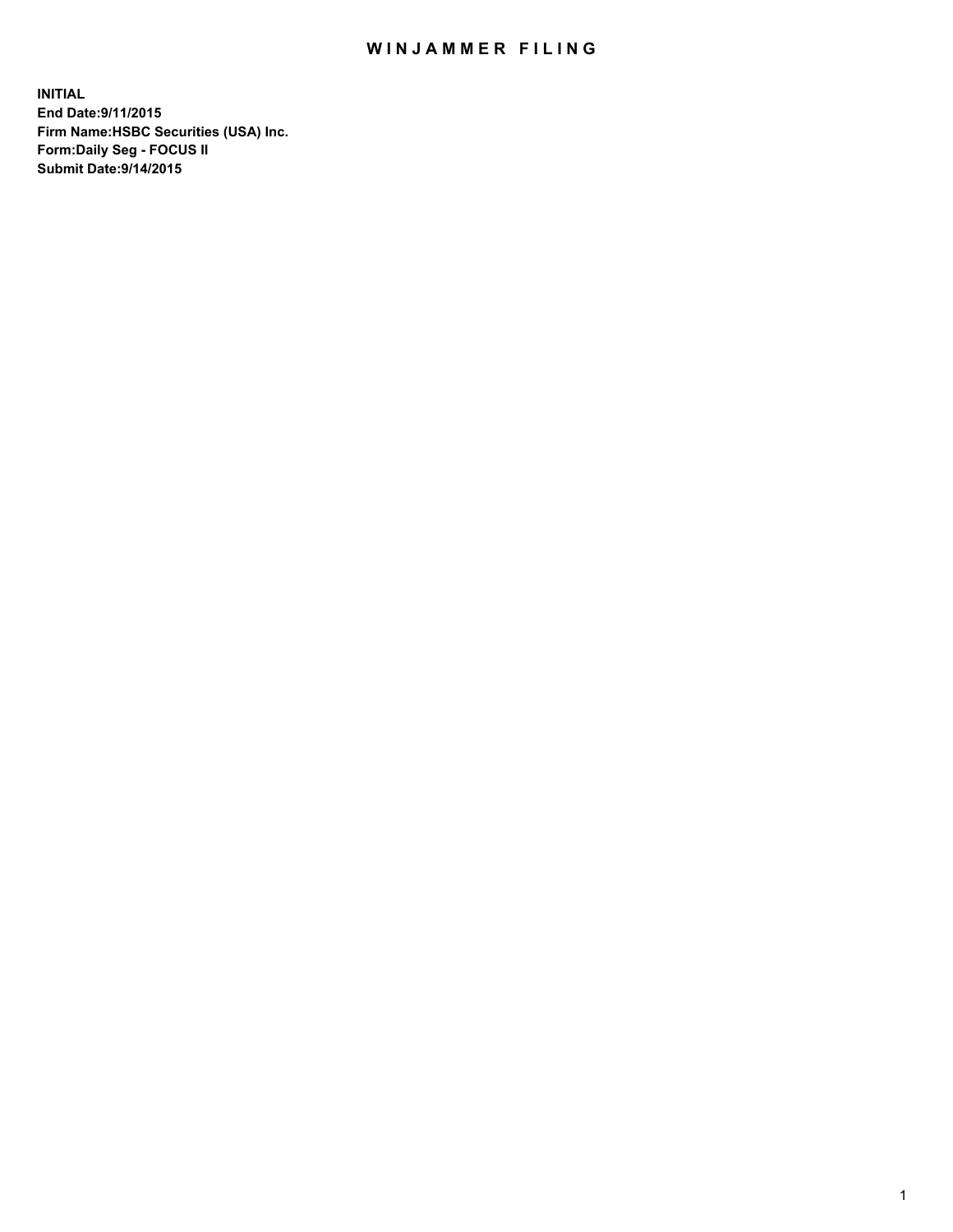## **INITIAL End Date:9/11/2015 Firm Name:HSBC Securities (USA) Inc. Form:Daily Seg - FOCUS II Submit Date:9/14/2015 Daily Segregation - Cover Page**

| Name of Company<br><b>Contact Name</b><br><b>Contact Phone Number</b><br><b>Contact Email Address</b>                                                                                                                                                                                                                          | <b>HSBC Securities (USA) Inc.</b><br>Steven richardson<br>212-525-6445<br>steven.richardson@us.hsbc.com |
|--------------------------------------------------------------------------------------------------------------------------------------------------------------------------------------------------------------------------------------------------------------------------------------------------------------------------------|---------------------------------------------------------------------------------------------------------|
| FCM's Customer Segregated Funds Residual Interest Target (choose one):<br>a. Minimum dollar amount: ; or<br>b. Minimum percentage of customer segregated funds required:%; or<br>c. Dollar amount range between: and; or<br>d. Percentage range of customer segregated funds required between: % and %.                        | 50,000,000<br>0 <sub>0</sub><br>0 <sub>0</sub>                                                          |
| FCM's Customer Secured Amount Funds Residual Interest Target (choose one):<br>a. Minimum dollar amount: ; or<br>b. Minimum percentage of customer secured funds required:%; or<br>c. Dollar amount range between: and; or<br>d. Percentage range of customer secured funds required between:% and%.                            | 10,000,000<br><u>0</u><br>0 <sub>0</sub><br>0 <sub>0</sub>                                              |
| FCM's Cleared Swaps Customer Collateral Residual Interest Target (choose one):<br>a. Minimum dollar amount: ; or<br>b. Minimum percentage of cleared swaps customer collateral required:% ; or<br>c. Dollar amount range between: and; or<br>d. Percentage range of cleared swaps customer collateral required between:% and%. | 70,000,000<br>00<br><u>00</u>                                                                           |

Attach supporting documents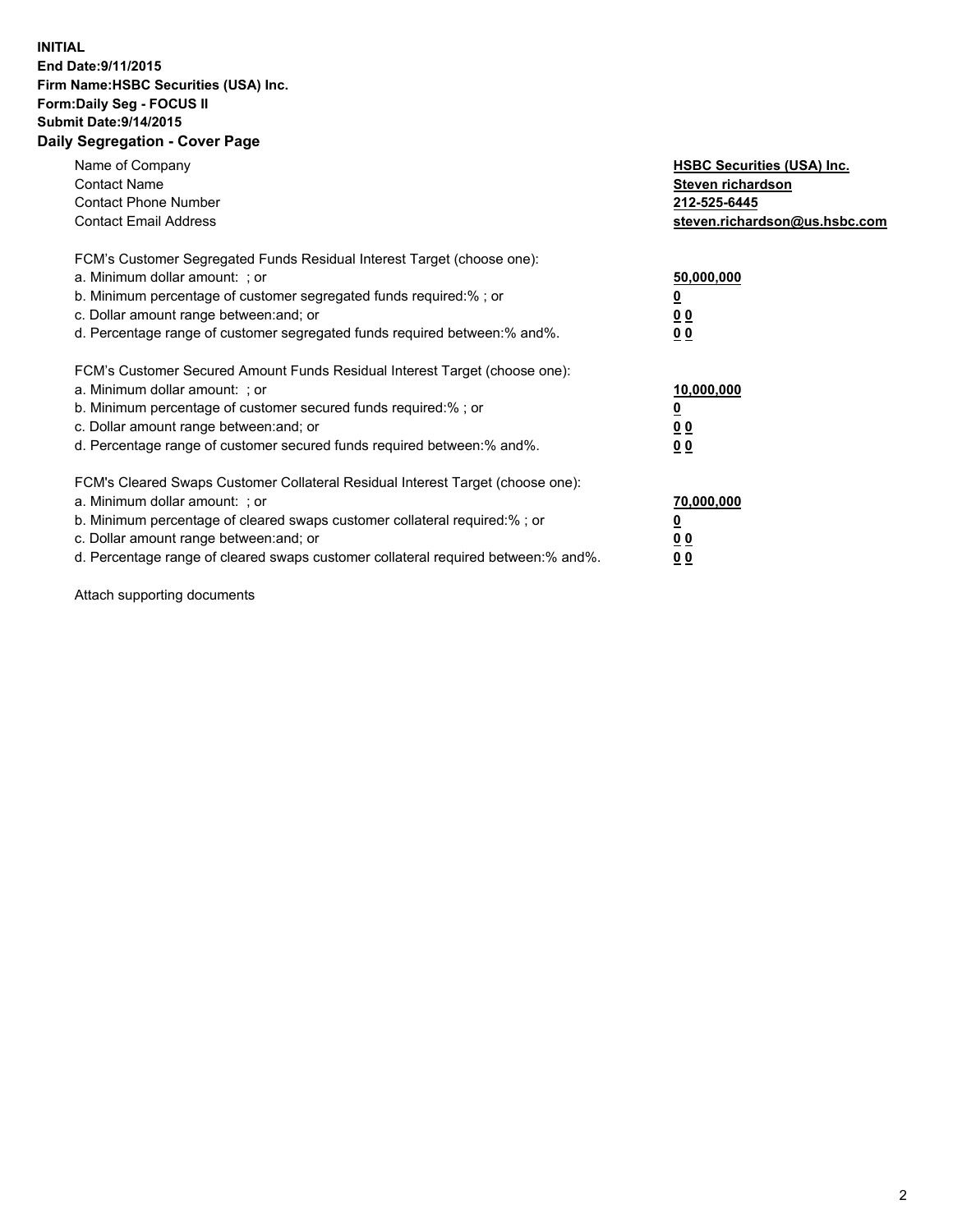**INITIAL End Date:9/11/2015 Firm Name:HSBC Securities (USA) Inc. Form:Daily Seg - FOCUS II Submit Date:9/14/2015 Daily Segregation - Secured Amounts**

Foreign Futures and Foreign Options Secured Amounts Amount required to be set aside pursuant to law, rule or regulation of a foreign government or a rule of a self-regulatory organization authorized thereunder **0** [7305] 1. Net ledger balance - Foreign Futures and Foreign Option Trading - All Customers A. Cash **48,629,734** [7315] B. Securities (at market) **87,437,099** [7317] 2. Net unrealized profit (loss) in open futures contracts traded on a foreign board of trade **597,264** [7325] 3. Exchange traded options a. Market value of open option contracts purchased on a foreign board of trade **0** [7335] b. Market value of open contracts granted (sold) on a foreign board of trade **0** [7337] 4. Net equity (deficit) (add lines 1. 2. and 3.) **136,664,097** [7345] 5. Account liquidating to a deficit and account with a debit balances - gross amount **2,266,305** [7351] Less: amount offset by customer owned securities **-803,818** [7352] **1,462,487** [7354] 6. Amount required to be set aside as the secured amount - Net Liquidating Equity Method (add lines 4 and 5) **138,126,584** [7355] 7. Greater of amount required to be set aside pursuant to foreign jurisdiction (above) or line 6. **138,126,584** [7360] FUNDS DEPOSITED IN SEPARATE REGULATION 30.7 ACCOUNTS 1. Cash in banks A. Banks located in the United States **7,322,925** [7500] B. Other banks qualified under Regulation 30.7 **0** [7520] **7,322,925** [7530] 2. Securities A. In safekeeping with banks located in the United States **87,437,099** [7540] B. In safekeeping with other banks qualified under Regulation 30.7 **0** [7560] **87,437,099** [7570] 3. Equities with registered futures commission merchants A. Cash **0** [7580] B. Securities **0** [7590] C. Unrealized gain (loss) on open futures contracts **0** [7600] D. Value of long option contracts **0** [7610] E. Value of short option contracts **0** [7615] **0** [7620] 4. Amounts held by clearing organizations of foreign boards of trade A. Cash **0** [7640] B. Securities **0** [7650] C. Amount due to (from) clearing organization - daily variation **0** [7660] D. Value of long option contracts **0** [7670] E. Value of short option contracts **0** [7675] **0** [7680] 5. Amounts held by members of foreign boards of trade A. Cash **101,231,275** [7700] B. Securities **0** [7710] C. Unrealized gain (loss) on open futures contracts **597,264** [7720] D. Value of long option contracts **0** [7730] E. Value of short option contracts **0** [7735] **101,828,539** [7740] 6. Amounts with other depositories designated by a foreign board of trade **0** [7760] 7. Segregated funds on hand **0** [7765] 8. Total funds in separate section 30.7 accounts **196,588,563** [7770] 9. Excess (deficiency) Set Aside for Secured Amount (subtract line 7 Secured Statement Page 1 from Line 8) **58,461,979** [7380] 10. Management Target Amount for Excess funds in separate section 30.7 accounts **10,000,000** [7780] 11. Excess (deficiency) funds in separate 30.7 accounts over (under) Management Target **48,461,979** [7785]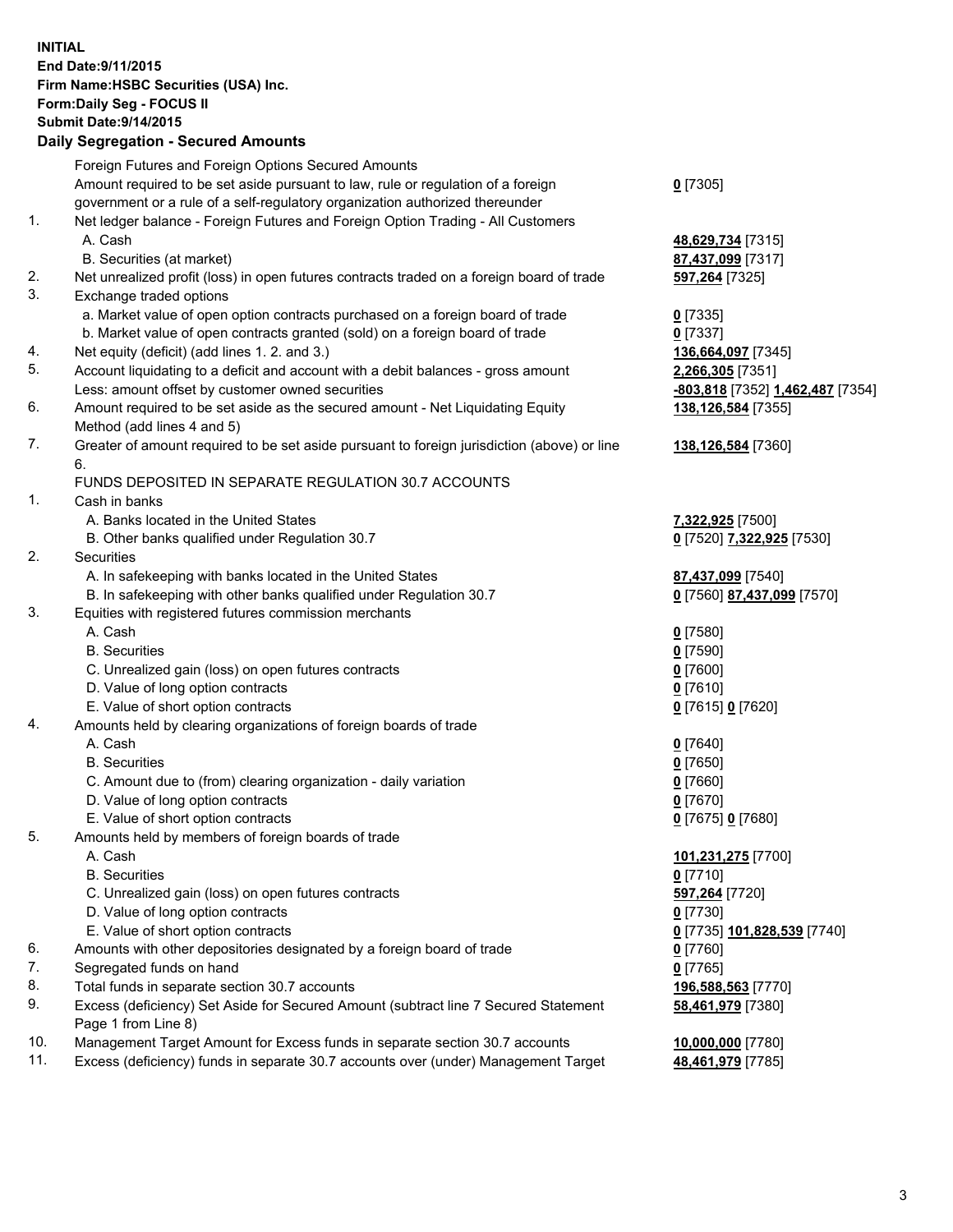| <b>INITIAL</b>                            |                                                                                     |                                    |  |  |  |
|-------------------------------------------|-------------------------------------------------------------------------------------|------------------------------------|--|--|--|
| End Date: 9/11/2015                       |                                                                                     |                                    |  |  |  |
| Firm Name: HSBC Securities (USA) Inc.     |                                                                                     |                                    |  |  |  |
| Form: Daily Seg - FOCUS II                |                                                                                     |                                    |  |  |  |
| <b>Submit Date: 9/14/2015</b>             |                                                                                     |                                    |  |  |  |
| Daily Segregation - Segregation Statement |                                                                                     |                                    |  |  |  |
|                                           | SEGREGATION REQUIREMENTS(Section 4d(2) of the CEAct)                                |                                    |  |  |  |
| 1.                                        | Net ledger balance                                                                  |                                    |  |  |  |
|                                           | A. Cash                                                                             | 396,709,131 [7010]                 |  |  |  |
|                                           | B. Securities (at market)                                                           | 872,090,119 [7020]                 |  |  |  |
| 2.                                        | Net unrealized profit (loss) in open futures contracts traded on a contract market  | -96,150,123 [7030]                 |  |  |  |
| 3.                                        | Exchange traded options                                                             |                                    |  |  |  |
|                                           | A. Add market value of open option contracts purchased on a contract market         | 138,894,982 [7032]                 |  |  |  |
|                                           | B. Deduct market value of open option contracts granted (sold) on a contract market | -15,753,904 [7033]                 |  |  |  |
| 4.                                        | Net equity (deficit) (add lines 1, 2 and 3)                                         | 1,295,790,205 [7040]               |  |  |  |
| 5.                                        | Accounts liquidating to a deficit and accounts with                                 |                                    |  |  |  |
|                                           | debit balances - gross amount                                                       | 7,390,073 [7045]                   |  |  |  |
|                                           | Less: amount offset by customer securities                                          | -1,795,197 [7047] 5,594,876 [7050] |  |  |  |
| 6.                                        | Amount required to be segregated (add lines 4 and 5)                                | 1,301,385,081 [7060]               |  |  |  |
|                                           | FUNDS IN SEGREGATED ACCOUNTS                                                        |                                    |  |  |  |
| 7.                                        | Deposited in segregated funds bank accounts                                         |                                    |  |  |  |
|                                           | A. Cash                                                                             | 7,004,605 [7070]                   |  |  |  |
|                                           | B. Securities representing investments of customers' funds (at market)              | $0$ [7080]                         |  |  |  |
|                                           | C. Securities held for particular customers or option customers in lieu of cash (at | 138,945,604 [7090]                 |  |  |  |
|                                           | market)                                                                             |                                    |  |  |  |
| 8.                                        | Margins on deposit with derivatives clearing organizations of contract markets      |                                    |  |  |  |
|                                           | A. Cash                                                                             | 28,697,294 [7100]                  |  |  |  |
|                                           | B. Securities representing investments of customers' funds (at market)              | 319,506,870 [7110]                 |  |  |  |
|                                           | C. Securities held for particular customers or option customers in lieu of cash (at | 733,144,515 [7120]                 |  |  |  |
|                                           | market)                                                                             |                                    |  |  |  |
| 9.                                        | Net settlement from (to) derivatives clearing organizations of contract markets     | 38,273,035 [7130]                  |  |  |  |
| 10.                                       | Exchange traded options                                                             |                                    |  |  |  |
|                                           | A. Value of open long option contracts                                              | 138,894,982 [7132]                 |  |  |  |
|                                           | B. Value of open short option contracts                                             | -15,753,904 [7133]                 |  |  |  |
| 11.                                       | Net equities with other FCMs                                                        |                                    |  |  |  |
|                                           | A. Net liquidating equity                                                           | 66,364,471 [7140]                  |  |  |  |
|                                           | B. Securities representing investments of customers' funds (at market)              | 0 [7160]                           |  |  |  |
|                                           | C. Securities held for particular customers or option customers in lieu of cash (at | $0$ [7170]                         |  |  |  |
|                                           | market)                                                                             |                                    |  |  |  |
| 12.                                       | Segregated funds on hand                                                            | $0$ [7150]                         |  |  |  |
| 13.                                       | Total amount in segregation (add lines 7 through 12)                                | 1,455,077,472 [7180]               |  |  |  |
| 14.                                       | Excess (deficiency) funds in segregation (subtract line 6 from line 13)             | 153,692,391 [7190]                 |  |  |  |
| 15.                                       | Management Target Amount for Excess funds in segregation                            | 50,000,000 [7194]                  |  |  |  |
| 16.                                       | Excess (deficiency) funds in segregation over (under) Management Target Amount      | 103,692,391 [7198]                 |  |  |  |

16. Excess (deficiency) funds in segregation over (under) Management Target Amount Excess